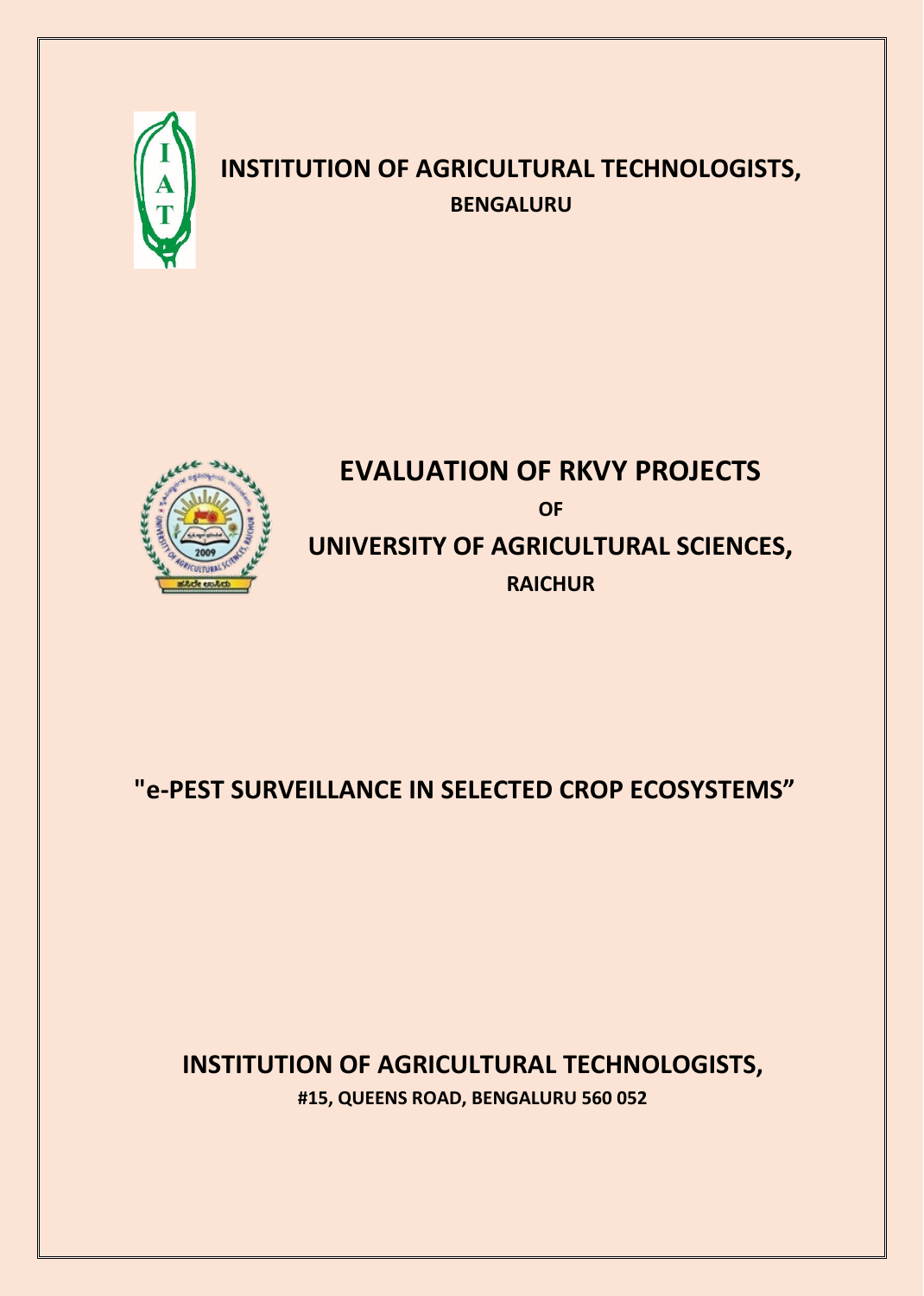## **"e-PEST SURVEILLANCE IN SELECTED CROP ECOSYSTEMS"**

#### **EXECUTIVE SUMMARY**

Given the changing climatic conditions, and unreliable and erratic raining patterns that require adoption of new types of crops and new farming skills, farmers are mostly in desperate need of information on modern farming methods and practices that can sustain or increase the yields of their farms. The highly variable rainfall of 400 -6000 mm distributed across 40-100 rainy days besides the extreme weather events cause significant variability of crop yields. The low productivity of crops is also due to imbalanced input uses, gap in access to modern technologies and absence of technological breakthroughs post green revolution. In meeting the need and to improve agricultural productivity. Mobilebased phone technology is amenable for exploitation and can be leveraged to provide farmers with timely, relevant and accurate agricultural information ranging from farm preparation to pre-harvest and post harvest crop and farm produce management. Access to mobile-phone connectivity has empowered the consumers and is significantly driving economic growth as users can now access most essential services including financial and credit facilities, health and education services and other utilities through their mobile phones to ensure food security and to improve agricultural productivity. Mobile-based phone technology is amenable for exploitation and can be leveraged to provide farmers with relevant, accurate, timely and consumable agricultural information ranging from farm preparation to pre-harvest and post-harvest crop and farm produce management.

This includes information on pest and disease control, precision farming and irrigation, market availability and produce pricing, access to credit facilities and extension services among others services including livestock management.

Crop yield losses due to insect-pests, diseases, weeds, nematodes and rodents range from 15-25% in India, amounting to 0.9 to 1.4 lakh crore rupees annually. Although pesticide use per hectare (0.57 kg/ha) is lower in India and Maharashtra ranks third (0.73 kg/ha) after Andhra Pradesh and Punjab, pesticide residues in produce have been high mainly due to the indiscriminate use of chemical pesticides. In addition, lack of awareness on the label claims and waiting periods before harvest aggravates the problems. Farmers are also unaware of the environment friendly bio-pesticides that constitute 4.2% of the India's total pesticide market. Surveillance of crops to detect early signs of buildup of pests and diseases is crucial for the success of IPM. For timely and effective intervention in the face of an emerging pest/ diseases situation, it is necessary for the surveillance data to be interpreted by technical experts and advisories issued in real time. Delay in issuing an advisory could lead to a breach of the economic threshold level of the pest leading to loss in production and quality. Rashtriya Krishi Vikas Yojana (RKVY) launched by Government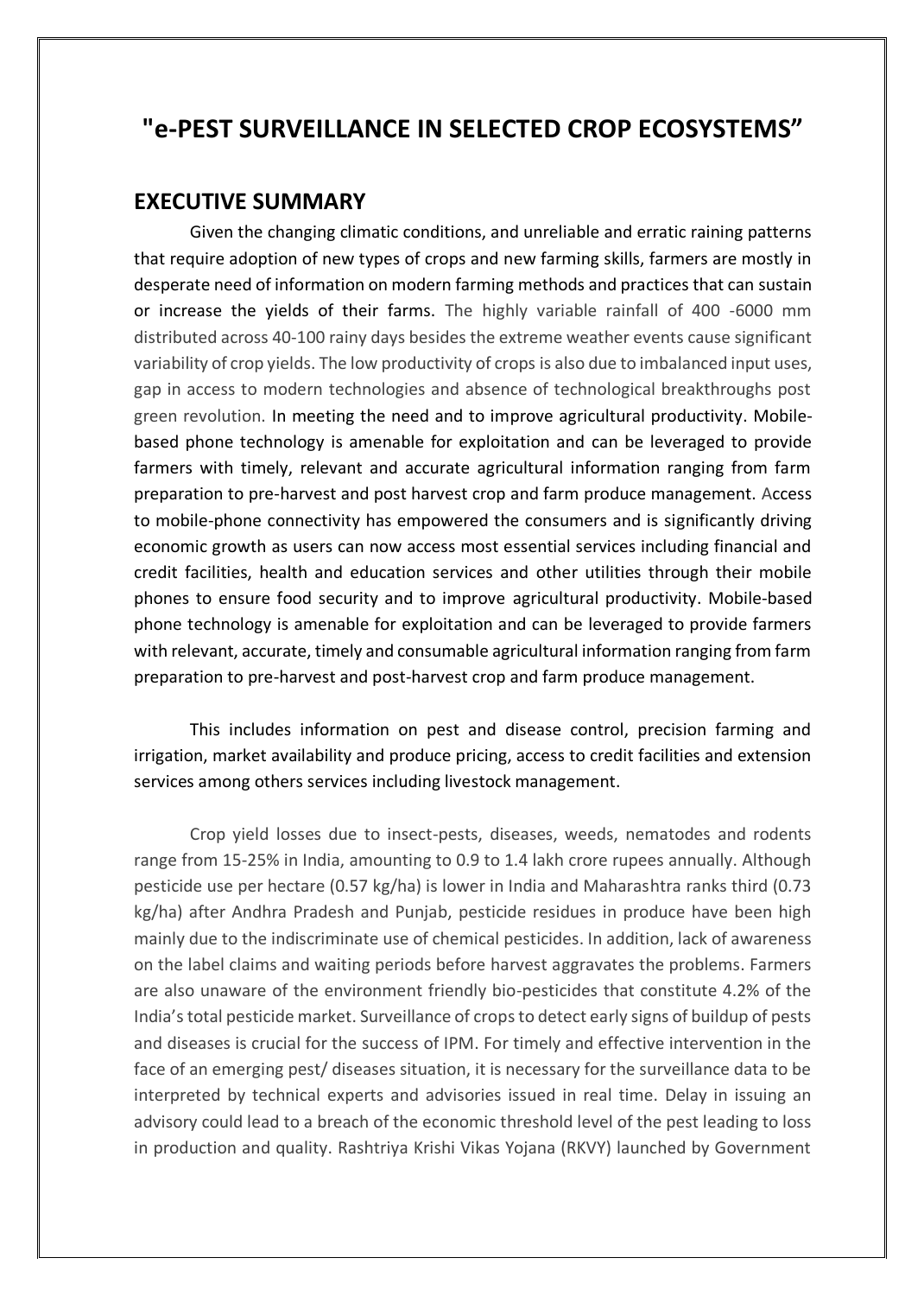#### e-PEST SURVEILLANCE IN SELECTED CROP ECOSYSTEMS

of India during XI Plan provided flexibility to choose innovative and pervasive use of Information and Communication Technology for reaching out to the farmers to assess the pest scenario in their fields, and for issue of real time pest management advisories through short message service (SMS).

A web-based decision support system called e-pest surveillance system (CROPSAP) was developed and implemented for effective and regular pest monitoring in soybean [*Glycine max* (L.) Merrill] and cotton (*Gossypium* spp) crops in Maharashtra. These systems are being implemented in different states like Odisha, Punjab, Madhya Pradesh and Haryana.

The success of CROPSAP at Maharashtra in field crops motivated the officials of Department of Horticulture of the Maharashtra State to adopt ICT-based pest surveillance for horticultural crops. ICAR-NCIPM with its expertise in ICT-based pest management solutions in collaboration with multiple institutions of Indian Council of Agricultural Research along with State department officials of horticulture and farmers of target fruit crops are involved in programme implementation. Horticulture pest surveillance and advisory project (HortSAP) - Maharashtra was initiated from 2011-12 initially for Mango, Pomegranate and Banana followed by the expansion to other fruit crops *viz*., Sapota, Orange (Nagpur Mandarin) and Sweet Orange (Mosambi) since 2014-15.

"E-National Pest Reporting and Alert System" in pulse crops is a unique ICT based decision support system, which is very effective and easy to operate through a centralized server system at National Centre for Integrated Pest Management, New Delhi, connected with internet and mobile phones. This system was developed to cater to the needs of rural farmers of India, who grow pulse crops.

Keeping the above in view, the project, **"e-PEST SURVEILLANCE IN SELECTED CROP ECOSYSTEMS"** was sanctioned under Rashtriya Krishi Vikas Yojane (RKVY) during 2011-12 and was taken up by University of Agricultural Sciences, Raichur. Dr. A. Prabhuraj, Professor of Entomology, College of Agriculture, Raichur was the Principal Investigator. Originally e-surveillance in Rice, Cotton and Soybean was taken up in Raichur, Bidar, Koppal, Yadgiri and Ballari. The details of the project are as under: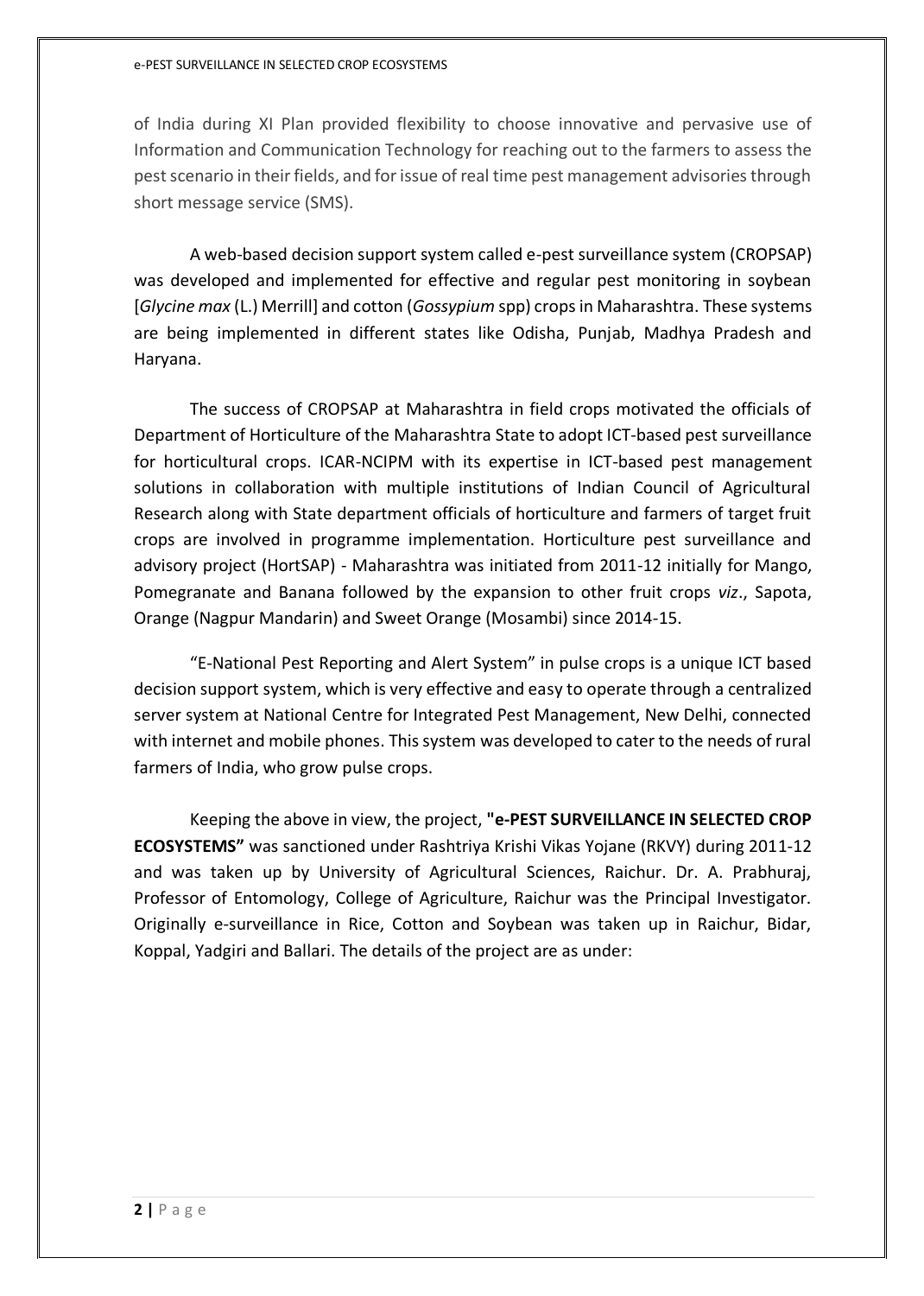| 1. | <b>Title of Project</b>                                                 | $\ddot{\cdot}$       | "e-PEST SURVEILLANCE IN SELECTED<br><b>CROP</b><br><b>ECOSYSTEMS"</b>                                                           |
|----|-------------------------------------------------------------------------|----------------------|---------------------------------------------------------------------------------------------------------------------------------|
| 2. | officer<br>Principal<br><b>Nodal</b><br>and                             |                      | Dr. A. Prabhuraj,                                                                                                               |
|    | Investigator                                                            | $\ddot{\cdot}$       | Professor of Entomology and Project Leader,<br>of Agriculture,<br>University<br>College<br>of<br>Agricultural Sciences, Raichur |
| 3. | Implementing Institution (S) and<br>other collaborating Institution (s) |                      | College of Agriculture, Raichur, ARS Bidar,<br>Gangavathi, Koppal, Ballari and Yadgir                                           |
| 4. | of<br><b>of</b><br>Date<br>commencement<br>Project                      | ፡                    | 2011-12                                                                                                                         |
| 5. | Approved date of completion                                             | $\ddot{\phantom{a}}$ | 2011-12                                                                                                                         |
| 6. | <b>Actual date of completion</b>                                        | $\ddot{\cdot}$       | 2011-12                                                                                                                         |
| 7. | <b>Project cost</b>                                                     | $\ddot{\cdot}$       | Rs. 100 lakhs                                                                                                                   |

#### **OBJECTIVES**

#### **The objectives of the project were as under:**

1. To adopt the National Co-ordinated Integrated Pest Management (NCIPM) esurveillance module on a pilot basis for three crops namely Rice, Cotton and Soybean in five districts of UAS, Raichur to issue early warning and advisory for pest management.

#### Sub-Objectives:

- a. To generate scouting data for three major crops *viz*., Rice, cotton and soybean in Bidar, Yadgir, Raichur, Bellary and Koppal districts under UAS, Raichur.
- b. To conduct training programmes for scouts and other stake-holders in IPM for selected crops.
- c. Issuing advisories to all the officials of the line departments from NCIPM servers and also to send the alerts by bulk SMS to registered farmers.
- 2. Development of Technological hardware and software on R & D mode for seven crops for pest identification, instant crop advisory and GIS based report generation on real time (e-SAP).

#### Sub-Objectives

- a. Developing a high tech, user friendly pest advisory-cum-surveillance device.
- b. Developing an application system software for automated solutions and real time map based pest/ disease monitoring.
- c. Developing real time decision support and forewarning system.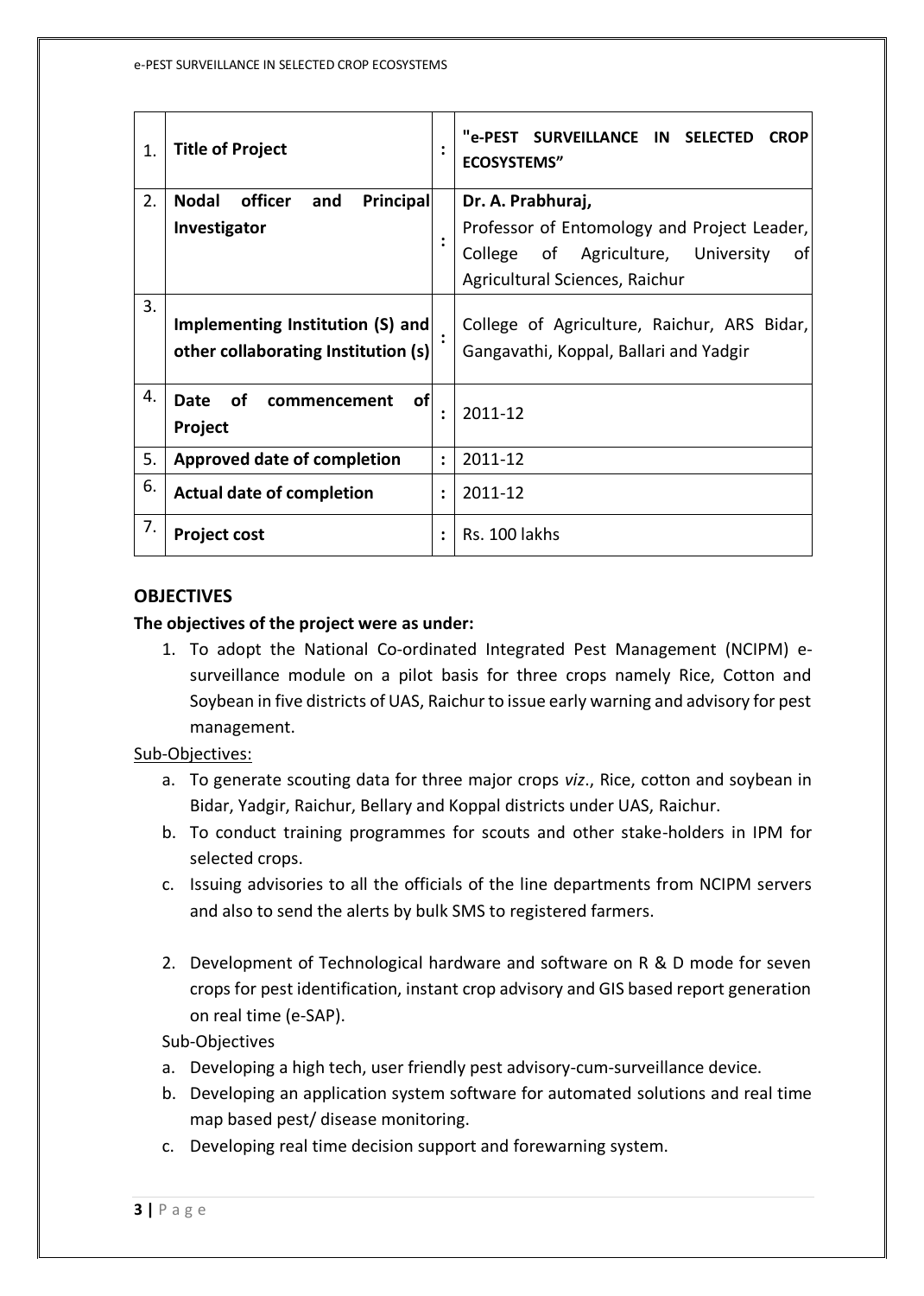The focus of Evaluation is:

- 1. To assess the effectiveness of scouting data in identification, quantification and management of pests in selected crops.
- 2. to develop an e-SAP tool for identification and quantification of pests and intensity based recommendation for management of pests.
- 3. To assess whether e-SAP tool is effective in sending advisories to farmers for management of all pests.
- 4. To examine whether farmers are in a position to understand the severity of pest problem and are able to take up management efforts for better control of pests and higher farm returns.
- 5. To examine whether e-SAP tool can be standardized to extend the services to farmers in management of pests in different crops.
- 6. To examine whether information generated by e-SAP tool can be effectively used to lay down policy guidelines in management of pests.

### **FINDINGS**

In each of the five districts, five field staff were recruited to scout for pests and disease incidences and to record data in the three major crops. For each crop 1000 ha was covered for scouting based on the sampling methodology developed by NCIPM. In addition to scouting, quick snap-shot roving surveys were carried out during critical stages of the crops. The weekly reports were critically analysed by Senor Research Fellows for trends in the incidence of pests and diseases and advisories were issued in consultation with the experts. Since, NCIPM, New Delhi could not make provision for the online survey data entry in their website, crop advisories were issued to the concerned farmers through Agropedia website in the form of bulk SMS and voice messages. In total 75 voice messages were issued during crop growth period from KVK, Bidar, 105 from KVK, Kalaburgi, 45 from KVK, Raichur and 40 from KVK, Gangavathi.

eSAP (Electronic Solutions against Agricultural Pests) is a path-breaking ICT system dedicated for crop health management. Insect pests, microbial diseases, nutritional deficiencies and weed problems are covered in the current version of eSAP. The potential of eSAP is such that any new agricultural technology can be communicated in an extremely effective manner, in real-time to the field; and, field situations across space and time are instantaneously made known to the managers/ policymakers/researchers. For instance, if a new pest management strategy has to be disseminated to many field workers spread across a vast geography, a press of a button in some remote location would ensure instantaneous delivery to all of them. The platform can disseminate information built in various forms like videos, animations, images, text and audio. On the other hand, if a pest attack is noted in a cotton field in Raichur district, the managers/ researchers will know it,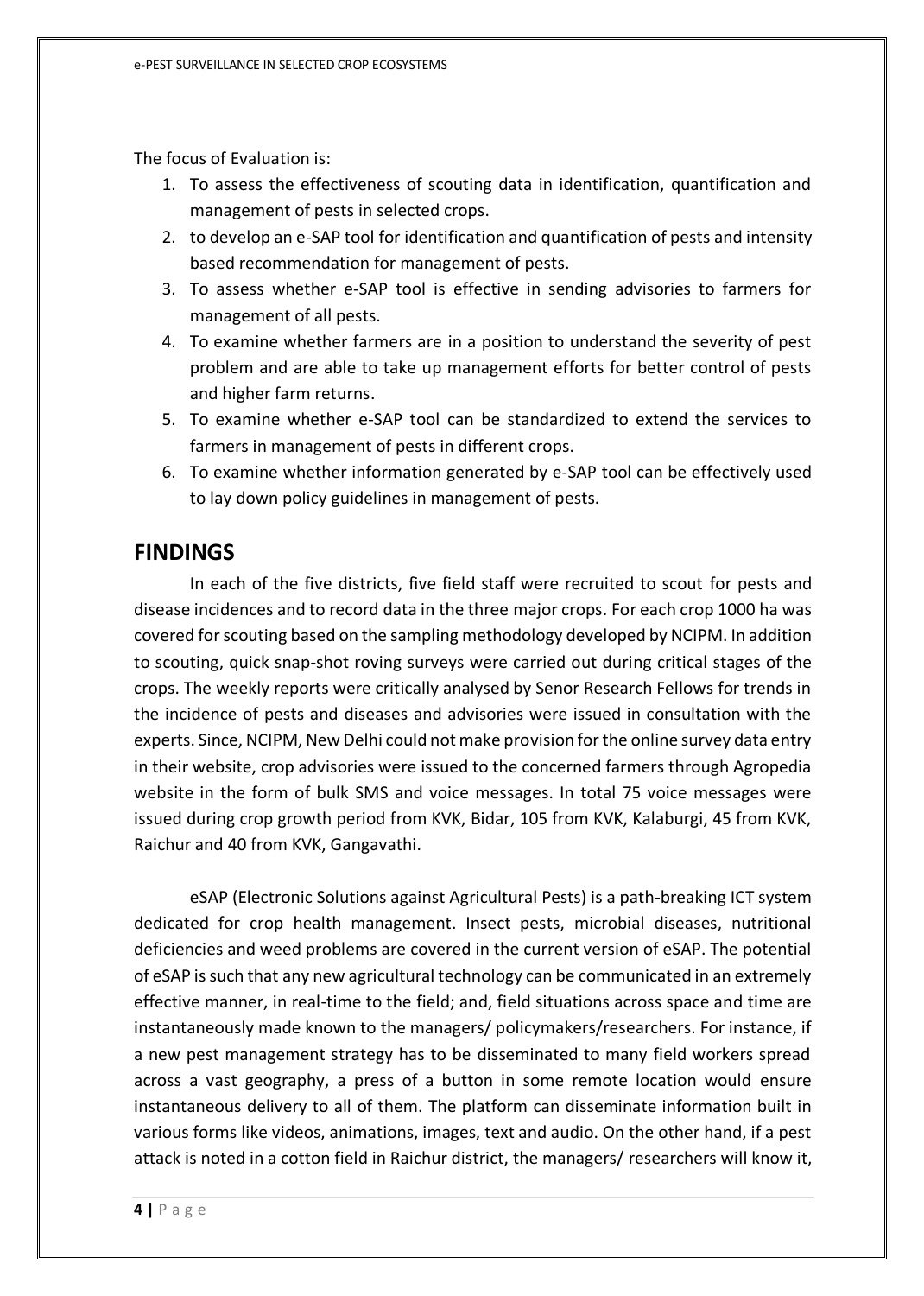e-PEST SURVEILLANCE IN SELECTED CROP ECOSYSTEMS

and will be able to view the field in real-time in their respective offices/ laboratories anywhere in the world. Further, spatial coordinates of the field are instantaneously reflected on a GIS map along with the extent of severity of the problem. Additionally, such data are presented in automatically updated graphs and tables that enable real-time monitoring of field situations. Inbuilt intelligence aids the process of decision-making, so that biases are minimised and decisions are based on authentic, verifiable field data. Concurrently, this system will ensure seamless integration of different players in the agricultural ecosystem – field users, subject experts, managers, policymakers, and so on. This application has been successfully tested and put to practice for the first time in India by the University of Agricultural Sciences (UAS), Raichur. The features can be briefly summarised as follows. e-SAP is an application built on a platform that opens a gateway for two-way dissemination of information in real time. Central to the platform is a handheld medium that:

- i) provides field users with all the relevant information in their hands;
- ii) information can be accessed offline;
- iii) information is intelligently metamorphosed into a form that can be easily understood and put to use by illiterate users transcending language barriers;
- iv) it has substantial in-built intelligence for on-field decision support;
- v) it has protocols for intelligent surveys and data collection;
- vi) specific information on any/all devices can be updated remotely that makes real time dissemination possible;
- vii) there is real time expert connect to handle emergencies and unknown field situations; and,
- viii) all forms of data, including multimedia, can be disseminated in both directions in real time. The platform enables policy makers, researchers and users at the other end of the spectrum to obtain field information in real time. Field data that streams-in is viewed over GIS platform. There are automatically updated graphs and tables along with decision support intelligence. It is multidirectional, flexible and scalable.

One of the objectives of the project was to scout data on major pests in three crops in the five districts covered by the University and issue advisories to officials of line departments and registered farmers. The scouting data was generated for 1000 ha in each of the three crops in these districts. The surveys done were able to identify incidence of only aphids, mealy bugs and dusky bugs in cotton in Raichur district, aphids and jassids in cotton in Yadgir district, no significant incidence in paddy in Ballari district, gall midge in paddy in Koppal district and no incidence in soybean in Bidar district.

Since, NCIPM, New Delhi could not make provision for the online survey data entry in their website, crop advisories were issued to the concerned farmers through Agropedia website in the form of bulk SMS and voice messages. In total 75 voice messages were issued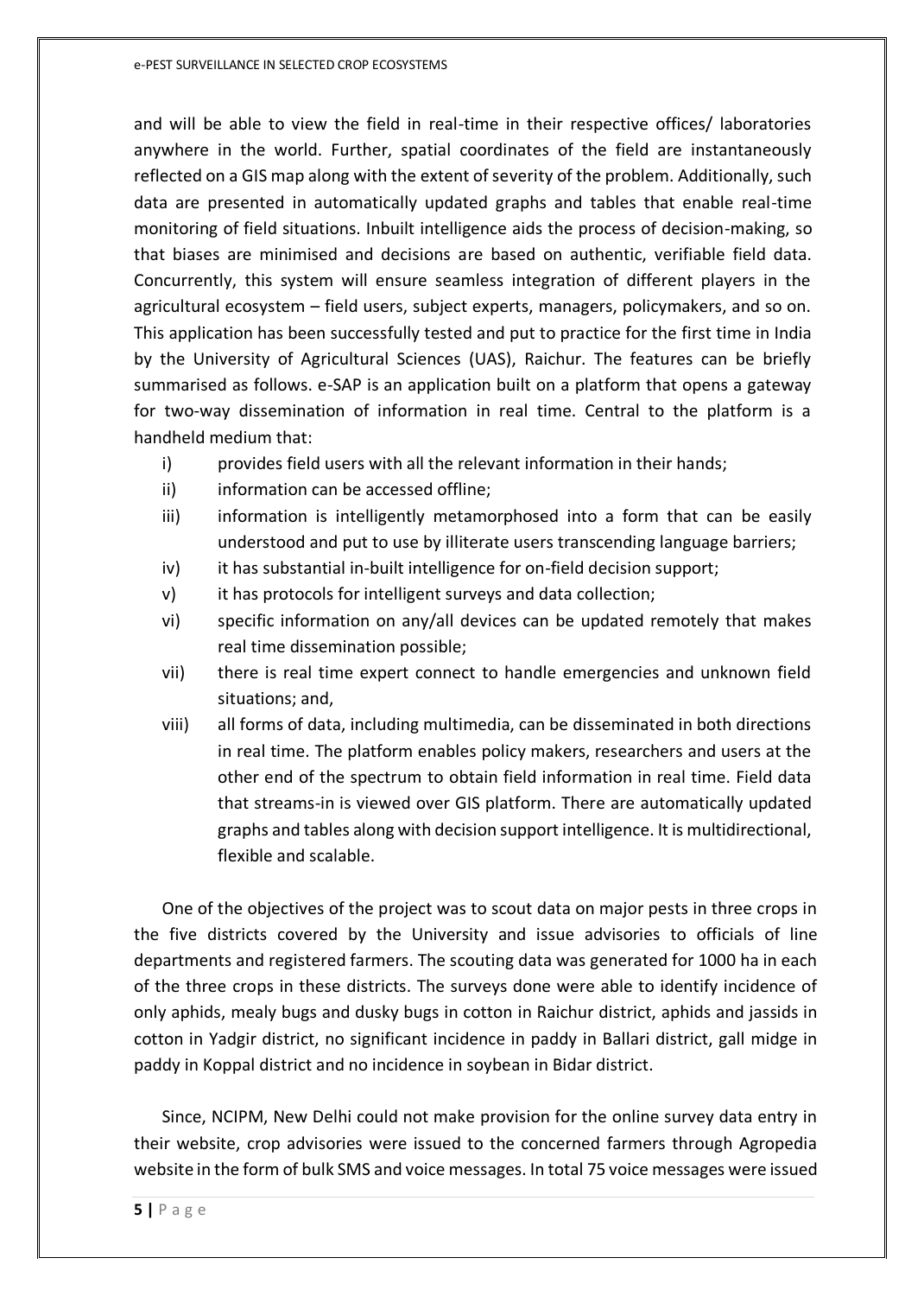from KVK, Bidar, 105 from KVK, Kalaburgi, 45 from KVK, Raichur and 40 from KVK, Gangavathi. The impact of these advisories on management of the pests during the crop season has not been recorded.

The total area to be surveyed for each crop in each district had been spelt out at 1,000 ha. However, considering the area under these crops in the selected districts, the scouting data generated does not appear to be indicative of the level of incidence of pests. A larger representative area could have resulted in better assessment of the incidence of the pests and suitable management practices could have been assessed and recommended.

The task of development of e-solutions for agricultural pests was initiated in right earnest. The development of simple navigation system through a set of user-friendly menus to reach the details of pest in question and recommended management schedules has been done meticulously. The opportunity provided to the user to interact with experts and also for finding management solution for undiagnosed maladies has been well thought out.

In developing pest management schedules, focus has mostly been on control measures through spray of chemicals. In the light of many pests developing resistance to spray of chemicals and cost of pest management becoming prohibitive in recent years, the Experts Panel may look into biological solutions in management of pests. There is hardly any mention of use of biopesticides in the recommended management schedules.

There is need to analyse the data generated in e-pest surveillance to assess:

- i. Whether the e-pest surveillance device developed is being optimally used by field functionaries and management solutions to pest incidence given to farmers?
- ii. What is the extent of adoption of the advisories provided to the farmers?
- iii. Whether the farmers are making effective use of the advisories in management of pests in their farms in terms of A) the relative extent of farm advisory provided and B) the availability (accessibility) of the recommended inputs for implementing the advisory to the farmers within a reasonable distance?
- iv. Whether e-solutions provided are complete in all respects or there are areas which need to be developed further? This is reflected by the number of UDMs generated and resolved.
- v. The impact of use of e-pest surveillance device in management of pests and resultant impact of crop production.
- vi. What are the ways in which the data collected through e-surveillance can be compiled and processed to draw conclusions on the state of pest management in the selected crops in the area surveyed?
- vii. What policy initiatives can be taken to improve overall crop productivity based on e-pest surveillance data generated? Based on the e-pest surveillance data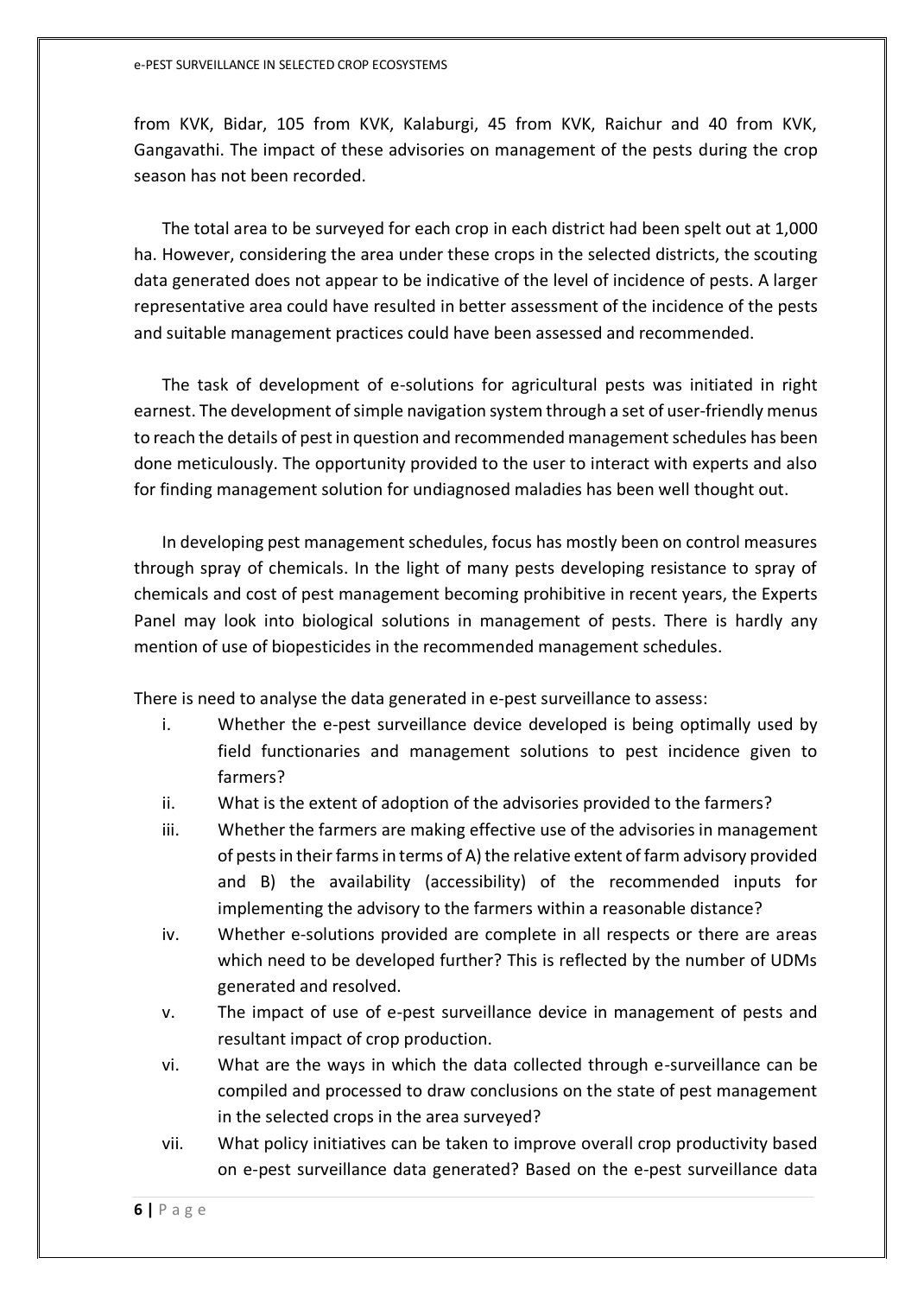generated, what policy initiatives can be taken to improve the overall crop productivity?

These studies are understood to have been taken up in the subsequent years when pilot scale studies were started in Raichur and other districts under UASR jurisdiction and the results were presented in an International Conference held in Japan during 2014.

### **REFLECTIONS AND CONCLUSIONS**

- 1. The scouting for survey of pests is an age old and important method to identify and manage pests.
- 2. The total area to be surveyed for each crop in each district had been spelt out at 1,000 ha. However, considering the area under these crops in the selected districts, the scouting data generated does not appear to be indicative of the level of incidence of pests. A larger representative area could have resulted in better assessment of the incidence of the pests and suitable management practices could have been assessed and recommended.
- 3. Since, NCIPM, New Delhi could not make provision for the online survey data entry in their website, crop advisories were issued to the concerned farmers through Agropedia website in the form of bulk SMS and voice messages. The impact of these advices on management of pests is not known in terms of how many of these were actually accessed by the farmers and how many were followed and to what extent. However, qualitative analysis of the data was undertaken by taking the feedback from farmers over phone.
- 4. The surveys done were able to identify incidence of only aphids, mealy bugs and dusky bugs in cotton in Raichur district, aphids and jassids in cotton in Yadgir district, no significant incidence in paddy in Ballari district, gall midge in paddy in Koppal district and no incidence in soybean in Bidar district. Although, these pests are economically very important causing significant reduction in yield, these pests did not appear to have caused much problem during the project period and are not known to be significant in reducing crop production. In this context, the nature of the advisories given and the suggestions to avoid pest management practices in respect of economically less important pests is important and to what extent such suggestions are provided needs to be appreciated.
- 5. The initiatives taken for development of e-pest surveillance device are exemplary. The e-SAP (Electronic Solutions against Agricultural Pests) is a novel ICT application developed at University of Agricultural Sciences, Raichur. However, it needs to be upscaled to cover more crops and made user friendly for which convergence of line/ user departments and farmers integration needs to be strategized. It should be on Private Public Participation (PPP) mode by involving researchers, corporates, retailers, manufacturers and buyers etc.